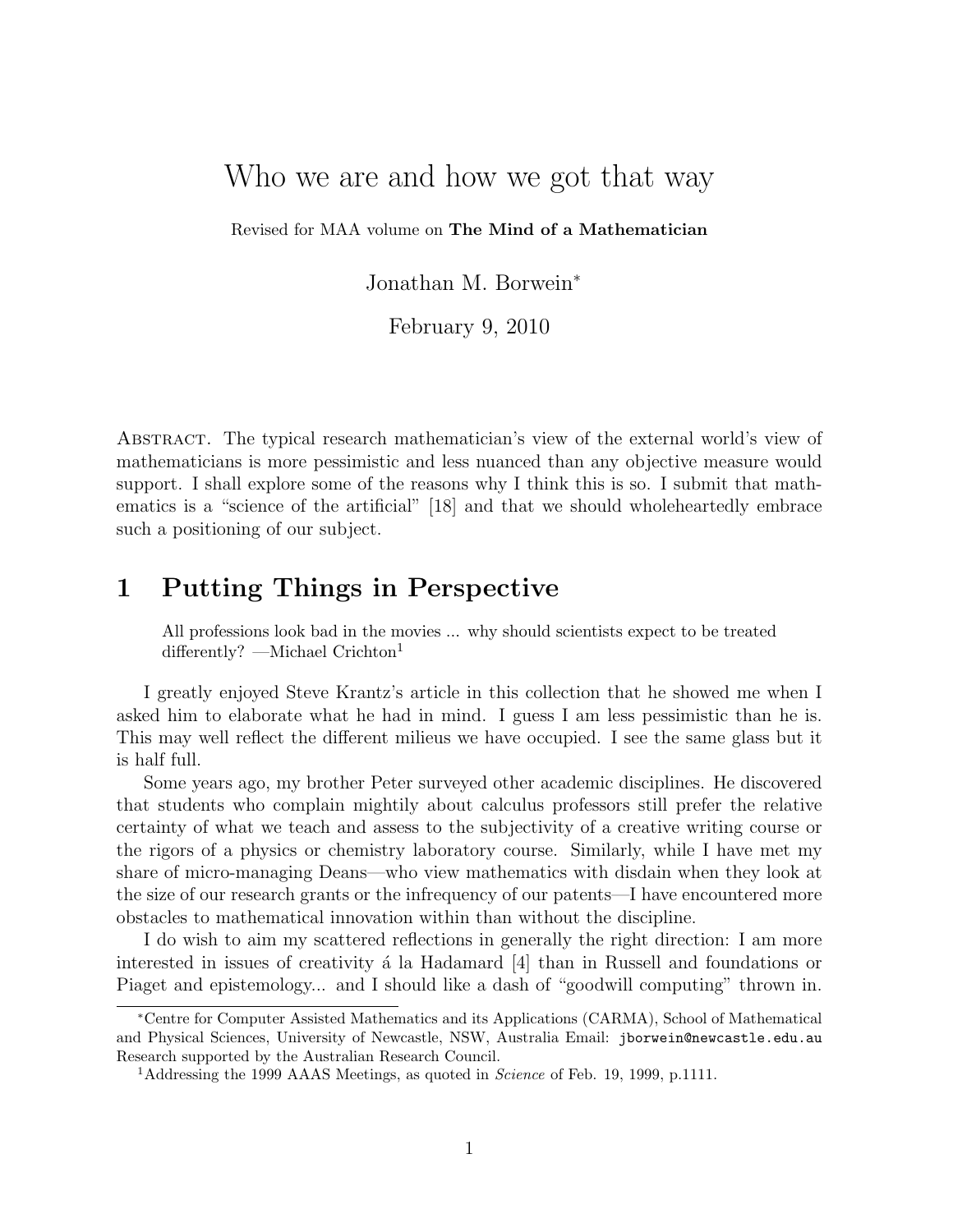More seriously, I wish to muse about how we work, what keeps us going, how the mathematics profession has changed and how "la plus ca change, la plus ca reste la même",  $\frac{2}{3}$ and the like while juxtaposing how we perceive these matters and how we are perceived. Elsewhere, I have discussed at length my own views about the nature of mathematics from both an aesthetic and a philosophical perspective (see, e.g., [10, 19]). I have described my self as 'a computer-assisted quasi-empiricist'. For present more psychological proposes I will quote approvingly from [5, p. 239]:

... Like 0l' Man River, mathematics just keeps rolling along and produces at an accelerating rate "200,000 mathematical theorems of the traditional handcrafted variety ... annually." Although sometimes proofs can be mistaken—sometimes spectacularly—and it is a matter of contention as to what exactly a "proof" is there is absolutely no doubt that the bulk of this output is correct (though probably uninteresting) mathematics.— Richard C. Brown

Why do we produce so many unneeded results? In addition to the obvious pressure to publish and to have something to present at the next conference, I suspect Irving Biederman's observations below plays a significant role.

While you're trying to understand a difficult theorem, it's not fun," said Biederman, professor of neuroscience in the USC College of Letters, Arts and Sciences. ... "But once you get it, you just feel fabulous." ... The brain's craving for a fix motivates humans to maximize the rate at which they absorb knowledge, he said. ... "I think we're exquisitely tuned to this as if we're junkies, second by second."—Irving Biederman<sup>3</sup>

Take away all success or any positive reinforcement and most mathematicians will happily replace research by administration, more and (hopefully better) teaching, or perhaps just a favourite hobby. But given just a little stroking by colleagues or referees and the occasional opiate jolt, and the river rolls on.

The pressure to publish is unlikely to abate and qualitative measurements of performance<sup>4</sup> are for the most part fairer than leaving everything to the whim of one's Head of Department. Thirty years ago my career review consisted of a two-line mimeo "your salary for next year will be  $\ldots$ " with the relevant number written in by hand. At the same time, it is a great shame that mathematicians have a hard time finding funds to go to conferences just to listen and interact. Csikszentmihalyi [6] writes:

[C]reativity results from the interaction of a system composed of three elements: a culture that contains symbolic rules, a person who brings novelty into the symbolic domain, and a field of experts who recognize and validate the innovation. All three are necessary for a creative idea, product, or discovery to take place.—Mihalyy Csikszentmihalyi

<sup>2</sup>For an excellent account of the triumphs and vicissitudes of Oxford mathematics over eight centuries see [8]. The description of Haley's ease in acquiring equipment (telescopes) and how he dealt with inadequate money for personnel is by itself worth the price of the book.,

<sup>&</sup>lt;sup>3</sup>Discussing his article in the *American Scientist* at www.physorg.com/news70030587.html

<sup>4</sup>For an incisive analysis of citation metrics in mathematics I thoroughly recommend the recent IMU report and responses at: http://openaccess.eprints.org/index.php?/archives/

<sup>417-</sup>Citation-Statistics-International-Mathematical-Union-Report.html.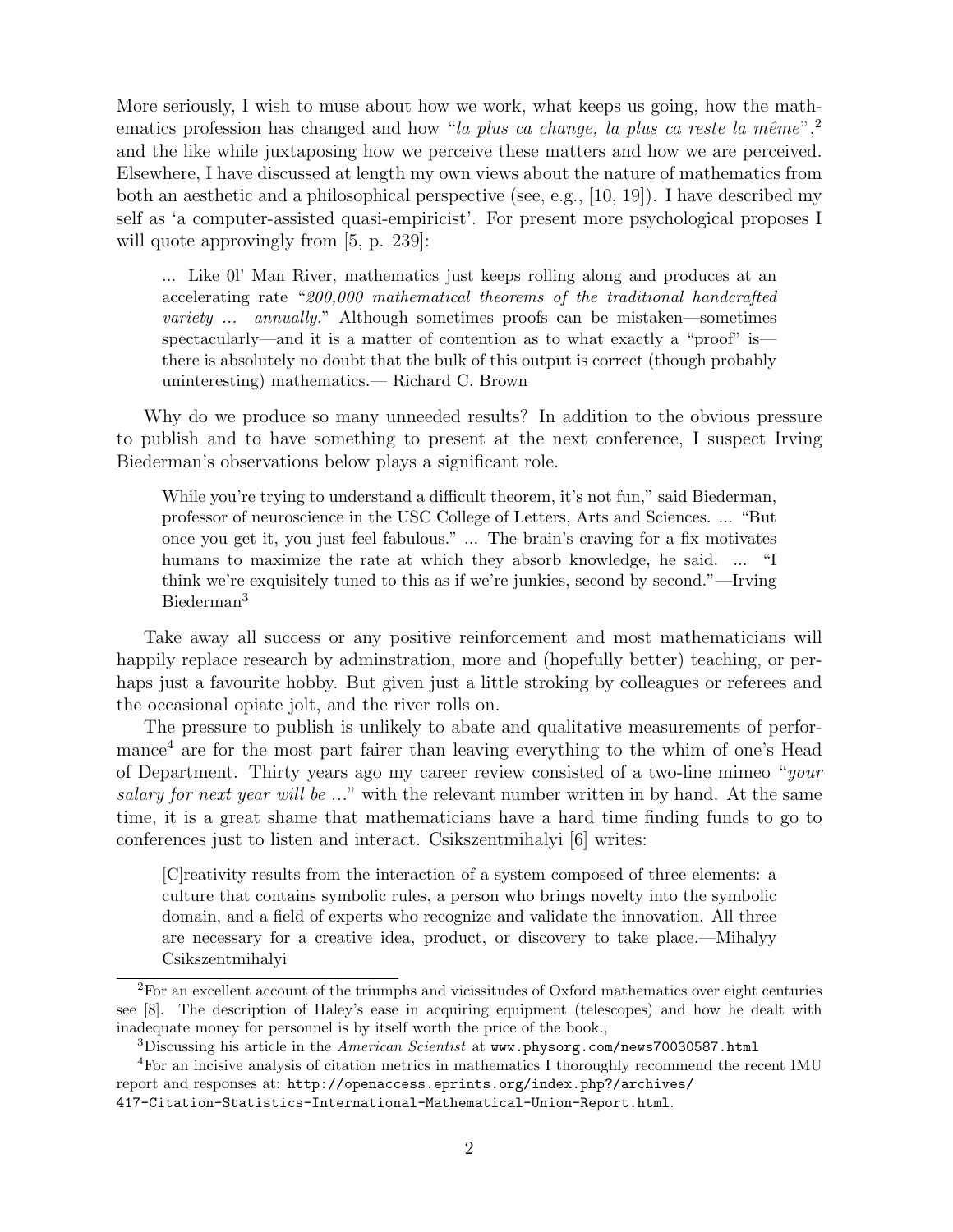We have not paid enough attention to what creativity is and how it is nurtured. Conferences need audiences and researchers need feedback other than the mandatory "nice talk" at the end of a special session. We have all heard distinguished colleagues mutter a stream of criticism during a plenary lecture only to proffer "I really enjoyed that" as they pass the lecturer on the way out. A communal view of creativity requires more of the audience.

## 2 Who We Are

As to who we are? Sometimes we sit firmly and comfortably in the sciences. Sometimes we practice—as the *Economist* noted—the most inaccessible of the  $arts^5$  possessed in Russell's terms [17, p. 60] of "a supreme beauty—a beauty cold and austere." And sometimes we sit or feel we sit entirely alone. So forgive me if my categorizations slip and slide a bit. Even when we wish to remove ourselves from the sciences—by dint perhaps of our firm deductive underpinnings—they are often more than welcoming. They largely fail to see the stark deductive/inductive and realist/idealist distinctions which reached their apogee in the past century.

Yet many scientists have strong mathematical backgrounds. A few years ago I had the opportunity to participate as one of a team of seven scientists and one humanist who were mandated to write a national report on Canada's future need for advanced computing [14]. Five of us had at least an honours degree in mathematics. At the time none of us (myself included) lived in a mathematics department. The human genome project, the burgeoning development of financial mathematics, finite element modeling, Google and much else have secured the role of mathematics within modern science and technology research and development as "*the language of high technology*"; the most sophisticated language humanity has ever developed. Indeed, in part this scientific ecumenism reflects what one of my colleagues has called "an astonishing lack of appreciation for how mathematics is done." He went on to remark that in this matter we are closer to the fine arts.

Whenever I have worked on major interdisciplinary committees, my strong sense has been of the substantial respect and slight sense of intimidation that most other quantitative scientists have for mathematics. I was sitting on a multi-science national panel when Wiles' proof of Fermat's last theorem was announced. My confreres wanted to know "What, why and how?" 'What' was easy, as always 'why' less so, and I did not attempt 'how'. In [10] I wrote

While we mathematicians have often separated ourselves from the sciences, they have tended to be more ecumenical. For example, a recent review of *Models. The* Third Dimension of Science<sup>6</sup> chose a mathematical plaster model of a Clebsch diagonal surface as its only illustration. Similarly, authors seeking examples of the aesthetic in science often choose iconic mathematics formulae such as  $E = MC^2$ .

<sup>&</sup>lt;sup>5</sup>In "Proof and Beauty," *Economist* article, 31 Mar 2005. "Why should the non-mathematician care about things of this nature? The foremost reason is that mathematics is beautiful, even if it is, sadly, more inaccessible than other forms of art."

<sup>6</sup>See Julie K. Brown, "Solid Tools for Visualizing Science," Science, November 19, 2004, 1136–37.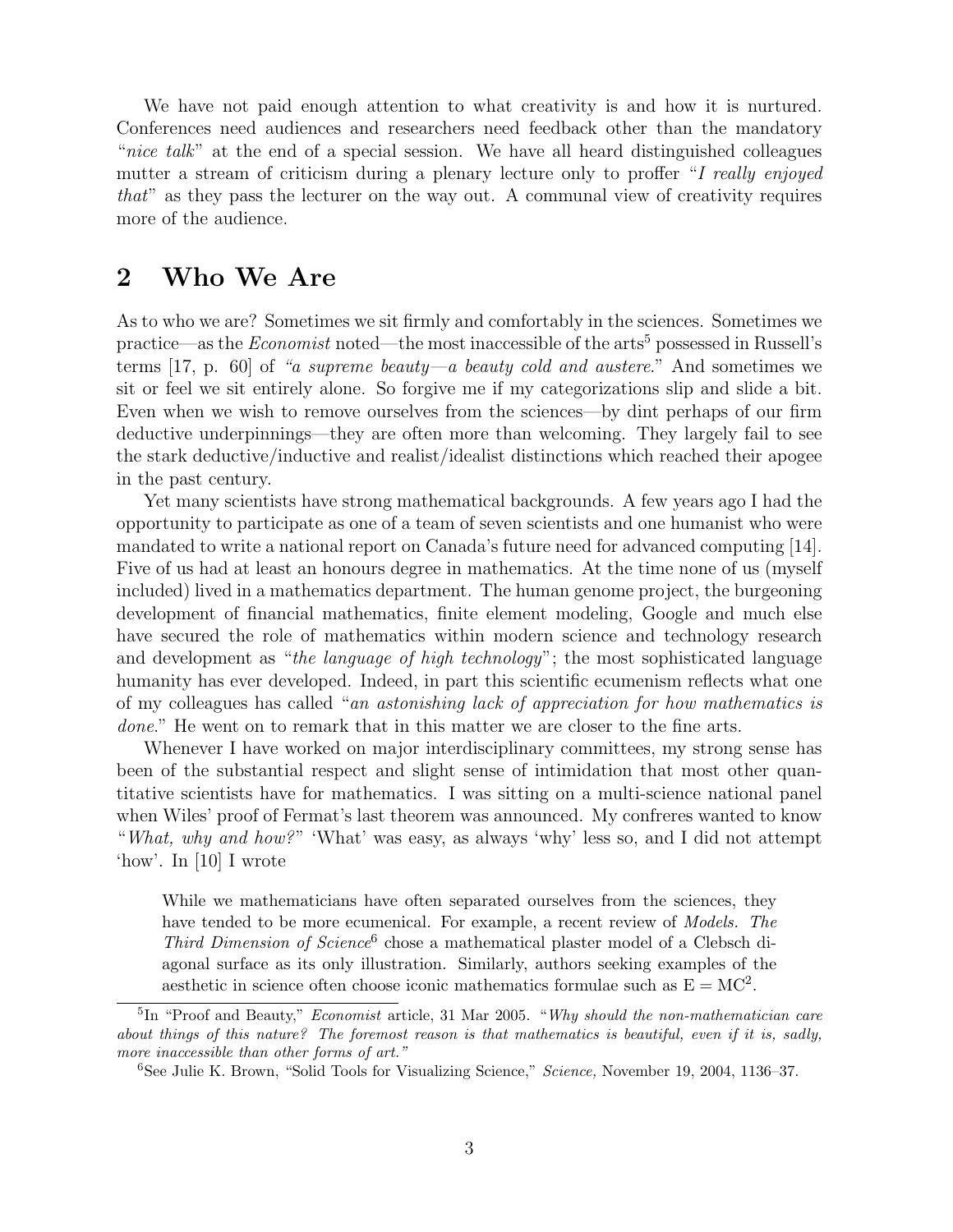'How' is not easy even within mathematics. A Passion for Science  $[21]$  is the written record of thirteen fascinating BBC interviews with scientists including Nobelist Abdus Salam, Stephen Jay Gould, Michael Berry and Christopher Zeeman. The communalities of their scientific experiences far outstrip the differences. Zeeman tells a nice story of how his Centre's administrator (a non mathematician) in Warwick could tell whether the upcoming summer was dedicated to geometry and topology, to algebra, or to analysis purely on the basis of their domestic arrangements and logistics. For instance algebraists were very precise in their travel plans, topologists very inclusive in their social group activities and analysts were predictably unpredictable. I won't spoil the anecdote entirely but it reinforces my sense that the cognitive differences between those three main divisions of pure mathematics are at least as great as those with many cognate fields. In this taxonomy I am definitely an analyst not a geometer or an algebraist.

There do appear to be some cognitive communalities across mathematics. In  $[4]$  my brother with Peter Liljedahl and Helen Zhai report on the responses to an updated version of Hadamard's questionnaire [13] which they circulated to a cross-section of leading living mathematicians. This was clearly a subject the target group wanted to speak about. The response rate was excellent (over 50%) and the answers striking. According to the survey responses, the respondents placed a high premium on serendipity—but as Pasteur observed "fate favours the prepared mind." Judging by where they said they have their best ideas they take frequent showers and like to walk while thinking. They don't read much mathematics, preferring to have mathematics explained to them in person. They much more resemble theorists throughout the sciences than careful methodical scholars in the humanities.

My academic life started in the short but wonderful infusion of resources for science and mathematics 'after sputnik'—I started University in 1967— and now includes the Kindle Reader (on which I am listening<sup>7</sup> to a fascinating new biography of the Defense Advanced Research Projects Agency, DARPA). The tyranny of a Bourbaki-dominated curriculum has been largely replaced by the scary grey-literature world of Wikipedia and Google scholar.

While typing this paragraph I went out on the web and found the Irving Layton poem, that I quote at the start of Section 4, in entirety within seconds (I merely googled "And me happiest when I compose poems" (I know the poem is somewhere in my personal library). For the most part this has been a wonderful journey. Not everything has improved from that halcyon pre-post-structuralist period a half-century ago when algebraists could command more attention from funding agencies than could engineers as [5] recalls. But the sense of time for introspection before answering a colleague's wafer-thin 'airmail letter' enquiry, and the smell of mold that accompanied leisurely rummaging in a great library's stacks are losses in my personal life measure the receding role of the University as the "last successful medieval institution."[11]

### 2.1 Stereotypes from without looking in

One of the epochal events of my childhood as a faculty brat in St. Andrews, Scotland was when C. P. Snow (1905–1980) delivered an immediately controversial 1959 Rede

<sup>7</sup>They will read to you in a friendly if unnatural voice.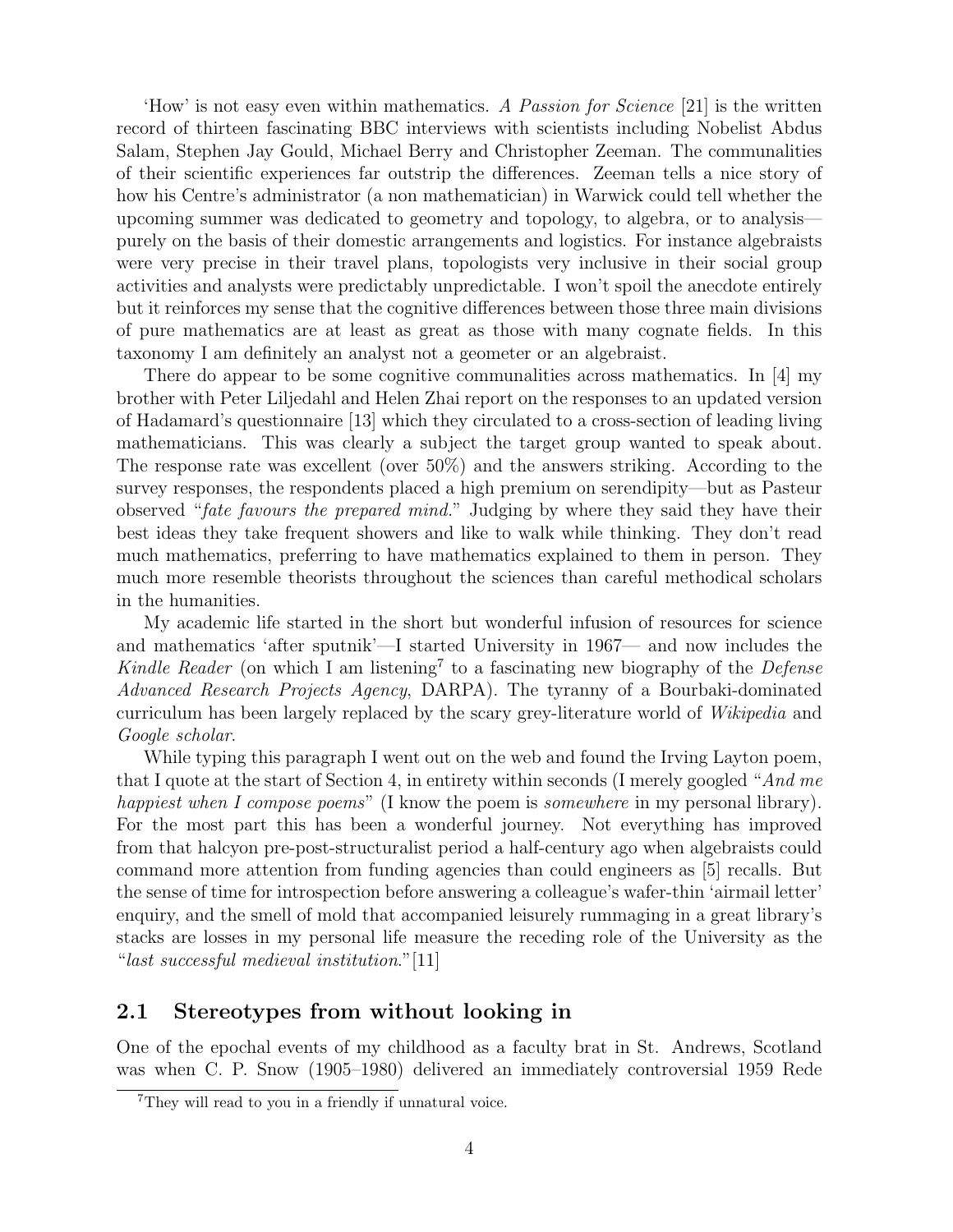Lecture in Cambridge entitled "The Two Cultures".<sup>8</sup> Snow argued that the breakdown of communication between the "two cultures" of modern society—the sciences and the humanities—was a major obstacle to solving the world's problems—and he had never heard of global warming. In particular, he noted the quality of education was everywhere on the decline. Instancing that many scientists had never read Dickens, while those in the humanities were equally non-conversant with science, he wrote:

A good many times I have been present at gatherings of people who, by the standards of the traditional culture, are thought highly educated and who have with considerable gusto been expressing their incredulity at the illiteracy of scientists. Once or twice I have been provoked and have asked the company how many of them could describe the Second Law of Thermodynamics, the law of entropy. The response was cold: it was also negative. Yet I was asking something which is about the scientific equivalent of: 'Have you read a work of Shakespeare's?'

The British musical satirists Michael Flanders and Donald Swann took immediate heed of this for their terrific monologue and song "First and Second Law of Thermodynamics" that I can still recite from memory.

[Michael:] Snow says that nobody can consider themselves educated who doesn't know at least the basic language of Science. I mean, things like Sir Edward Boyle's Law, for example: the greater the external pressure, the greater the volume of hot air. Or the Second Law of Thermodynamics - this is very important. I was somewhat shocked the other day to discover that my partner not only doesn't know the Second Law, he doesn't even know the First Law of Thermodynamics.

Going back to first principles, very briefly, thermodynamics is of course derived from two Greek words: *thermos*, meaning hot, if you don't drop it, and *dinamiks*, meaning dynamic, work; and thermodynamics is simply the science of heat and work and the relationships between the two, as laid down in the Laws of Thermodynamics, which may be expressed in the following simple terms...

After me...

The First Law of Thermodymamics: Heat is work and work is heat Heat is work and work is heat Very good! The Second Law of Thermodymamics: Heat cannot of itself pass from one body to a hotter body (scat music starts) Heat cannot of itself pass from one body to a hotter body Heat won't pass from a cooler to a hotter Heat won't pass from a cooler to a hotter You can try it if you like but you far better notter You can try it if you like but you far better notter 'Cos the cold in the cooler will get hotter as a ruler

...

<sup>8</sup>Subsequently republished in [20].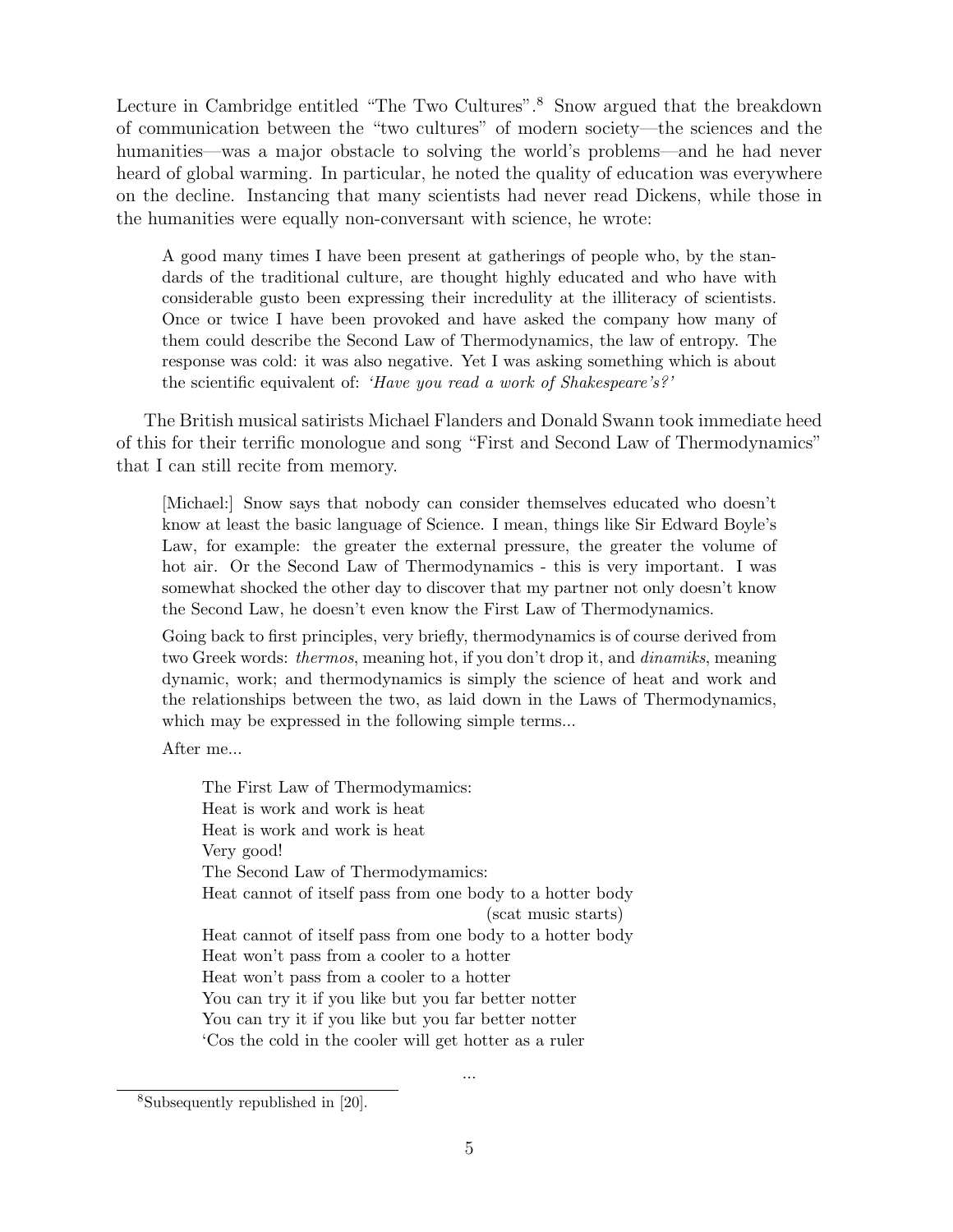Snow goes on to say:

I now believe that if I had asked an even simpler question - such as, What do you mean by mass, or acceleration, which is the scientific equivalent of saying, 'Can you read?' - not more than one in ten of the highly educated would have felt that I was speaking the same language. So the great edifice of modern physics goes up, and the majority of the cleverest people in the western world have about as much insight into it as their Neolithic ancestors would have had.

C. P. Snow wrote pre-Kuhn, pre-Foucault, pre-much else [5]; and I submit that a halfcentury on the situation is worse, knowledge more fragmented, ignorance of science and mathematics more damaging to the public discourse.<sup>9</sup>

In addition, I think the problem was much less symmetric than Snow suggested. I doubt I have ever met a scientist who had not read (or at least watched on BBC) some Dickens, who never went to movies, art galleries or the theatre. It is, however, ever more socially acceptable to be a scientific ignoramus or a mathematical dunce. It is largely allowed to boast "I was never any good at mathematics at school." I was once told exactly that—in soto voce—by the then Canadian Governor General during a formal ceremony at his official residence in Ottawa. Even here we should be heedful not to over-analyse as we are prone to do. Afterwards the 'GG' (as Canadians call their Queen's designate) ruminated apologetically that if he had been a bit better at mathematics he would not have had to become a journalist. Some of this has been 'legitimated' by denigrating science as 'reductionist' and incapable of the deeper verities [5].

As Underwood Dudley has commented, no one apologizes for not being good at geology in school. Most folks understand that failing "Introduction to Rocks" in Grade Nine does not knock you off of a good career path. The outside world knows several truths: mathematics is important, it is hard, it is usually poorly taught in school, and the average middle-class parent is ill-prepared to redress the matter. I have become quite hard-line about this. When a traveling companion on a plane starts telling me that "*Mathematics* was my worst subject in school." I will reply "And if you were illiterate would you tell me?" They usually take the riposte fairly gracefully.

Consider two currently popular TV dramas Numb3rs (mathematical) and House (medical). A few years ago a then colleague, a distinguished pediatrician, asked me whether I watched Num3rs. I replied "Do you watch House? Does it sometimes make you cringe?" He admitted that it did but he still watched it. I said the same was true for me with Numb3rs, that my wife loved it and that I liked lots about it. It made mathematics seem important and was rarely completely off base. The lead character, Charlie, was brilliant and good-looking with a cute smart girl friend. The resident space-cadet on the show was a physicist not a mathematician. What more could one ask for? Sadly for many of our

.

<sup>&</sup>lt;sup>9</sup>I can't resist including the following email anecdote:

This morning Al Gore gave the "keynote" speech at SC09.<sup>10</sup> During the question-answer period, he mentioned a famous talk "The Two Cultures" about lack of communication between science and humanities, by one Chester (??)—he drew a blank as to who it was. Sitting on the third row, I shouted out "Snow" (meaning C. P. Snow). One other person also shouted "Snow", and so Gore acknowledged that it was indeed Snow.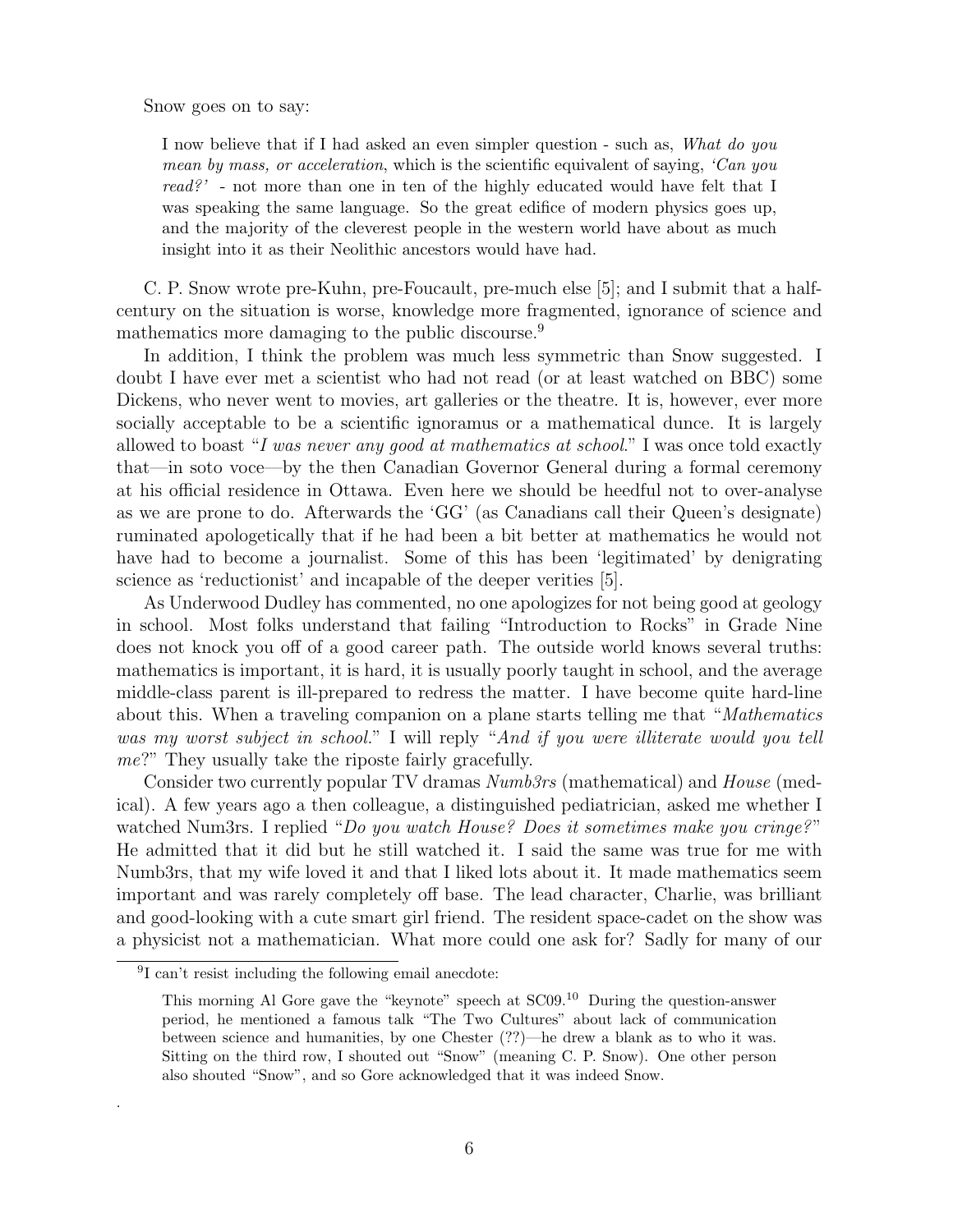colleagues the answer is "absolute fidelity to mathematical truth in every jot and title." No wonder so many of us make a dog's-breakfast of the opportunities given to publicize our work!

'Caution, skepticism, scorn, distrust and entitlement seem to be intrinsic to many of us because of our training as scientists.—Stephen  $Rosen<sup>11</sup>$ 

To "Caution, skepticism, scorn, distrust and entitlement," I'd add "persistence, intensity, a touch of paranoia, and a certain lack of sartorial elegance" but I still would not have identified mathematicians within the larger scientific herd. I think we are more inward drawn than theorists in, say, biology or physics. Our terminologies are more speciated between subfields and so we typically graze in smaller groups. But we are still bona fide scientists—contrary to the views of some laboratory scientists and some of our own colleagues.

This is the essence of science. Even though I do not understand quantum mechanics or the nerve cell membrane, I trust those who do. Most scientists are quite ignorant about most sciences but all use a shared grammar that allows them to recognize their craft when they see it. The motto of the Royal Society of London is 'Nullius in verba' : trust not in words. Observation and experiment are what count, not opinion and introspection. Few working scientists have much respect for those who try to interpret nature in metaphysical terms. For most wearers of white coats, philosophy is to science as pornography is to sex: it is cheaper, easier, and some people seem, bafflingly, to prefer it. Outside of psychology it plays almost no part in the functions of the research machine.—Steve Jones<sup>12</sup>

### 2.2 Stereotypes from within looking out

Philosophy (not to mention introspection) is arguably more important to, though little more respected by, working mathematicians than it is to experimental scientists.

Whether we scientists are inspired, bored, or infuriated by philosophy, all our theorizing and experimentation depends on particular philosophical background assumptions. This hidden influence is an acute embarrassment to many researchers, and it is therefore not often acknowledged. Such fundamental notions as reality, space, time, and causality–notions found at the core of the scientific enterprise–all rely on particular metaphysical assumptions about the world. —Christof Koch<sup>13</sup>

As I alluded to above, working mathematicians—by which I mean those of my personal or professional acquaintance—are overinclined by temperament and training to see meaning where none is intended and patterns where none exist. For the most part over

 $11$ An astrophysicist, turned director of the *Scientific Career Transitions Program* in New York City, giving job-hunting advice in an on-line career counseling session as quoted in Science, August 4 1995, p. 637. He continues that these traits hinder career change!

<sup>&</sup>lt;sup>12</sup> From his review of "How the Mind Works" by Steve Pinker, in the New York Review of Books, pp. 13-14, Nov 6, 1997.

 $^{13}$ In "Thinking About the Conscious Mind," a review of John R. Searle's *Mind. A Brief Introduction*, Oxford University Press, 2004.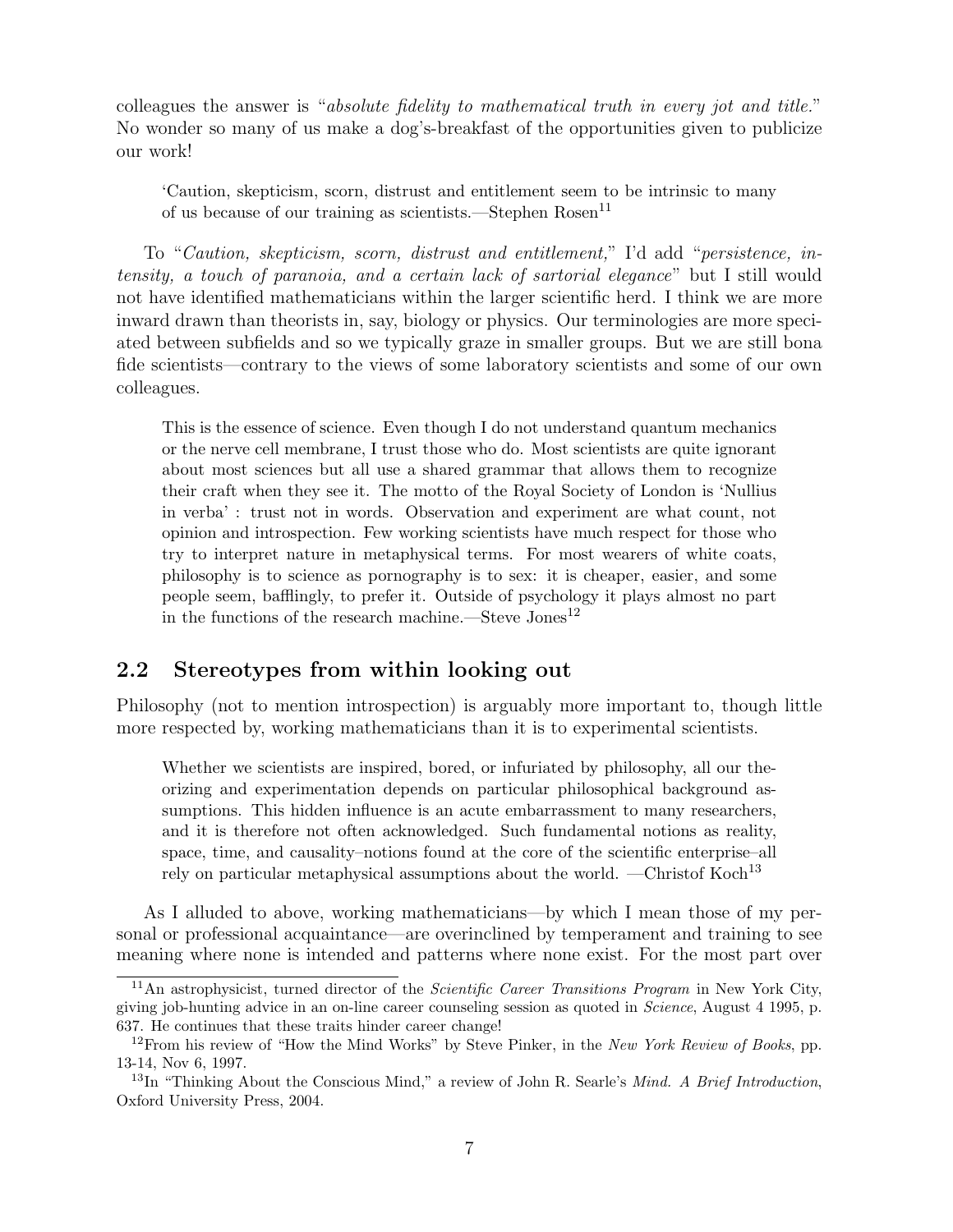the past centuries this somewhat autistic tendency has been a positive adaptation. It has allowed the discipline to develop the most powerful tools and most sophisticated descriptive language possessed by mankind. But as the nature of mathematics changes we should be heedful of Napoleon's adage "Never ascribe to malice that which is adequately explained by incompetence,  $^{n14}$  or as Goethe (1749-1832) put it in [12]:

Misunderstandings and neglect occasion more mischief in the world than even malice and wickedness. At all events, the two latter are of less frequent occurrence.

Suppose for 'malice/wickedness' we substitute 'meaning/reason' and likewise replace 'incompetence/misunderstandings' by 'chance/randomness'. Then these squibs provide an important caution against seeing mathematical patterns where none exist. They offer equally good advice when dealing with Deans.

# 3 Changing Modes of Doing Mathematics

Goethe's advice is especially timely as we enter an era of intensive computer-assisted mathematical data-mining; an era in which we will more-and-more encounter unprovable truths and salacious falsehoods. In [10] I wrote

It is certainly rarer to find a mathematician under thirty who is unfamiliar with at least one of *Maple, Mathematica* or MATLAB, than it is to find one over sixty five who is really fluent. As such fluency becomes ubiquitous, I expect a re-balancing of our community's valuing of deductive proof over inductive knowledge.

As we again become comfortable with mathematical *discovery* in Giaquinto's sense of being "independent, reliable and rational" [9], assisted by computers, the community sense of a mathematician as a producer of theorems will probably diminish to be replaced by a richer community sense of mathematical understanding. It has been said that Riemann proved very few theorems and even fewer correctly and yet he is inarguably one of the most important mathematical, indeed scientific, thinkers of all time. Similarly most of us were warned off pictorial reasoning:

A heavy warning used to be given [by lecturers] that pictures are not rigorous; this has never had its bluff called and has permanently frightened its victims into playing for safety. Some pictures, of course, are not rigorous, but I should say most are (and I use them whenever possible myself).—J. E. Littlewood [16, p.  $53$ ]<sup>15</sup>

Let me indicate how much one can now do with good computer-generated pictures.

### 3.1 Discovery and proof: Divide-and-concur

In a wide variety of problems such as protein folding, 3SAT, spin glasses, giant Sodoku, etc., we wish to find a point in the intersection of two sets  $A$  and  $B$  where  $B$  is non-convex.

<sup>14</sup>I have collected variants old and new on the theme of over-ratiocination at www.carma.newcastle.edu/jb616/quotations.html

<sup>&</sup>lt;sup>15</sup>Littlewood (1885-1977) published this in 1953 and so long before the current fine graphic, geometric, and other visualization tools were available.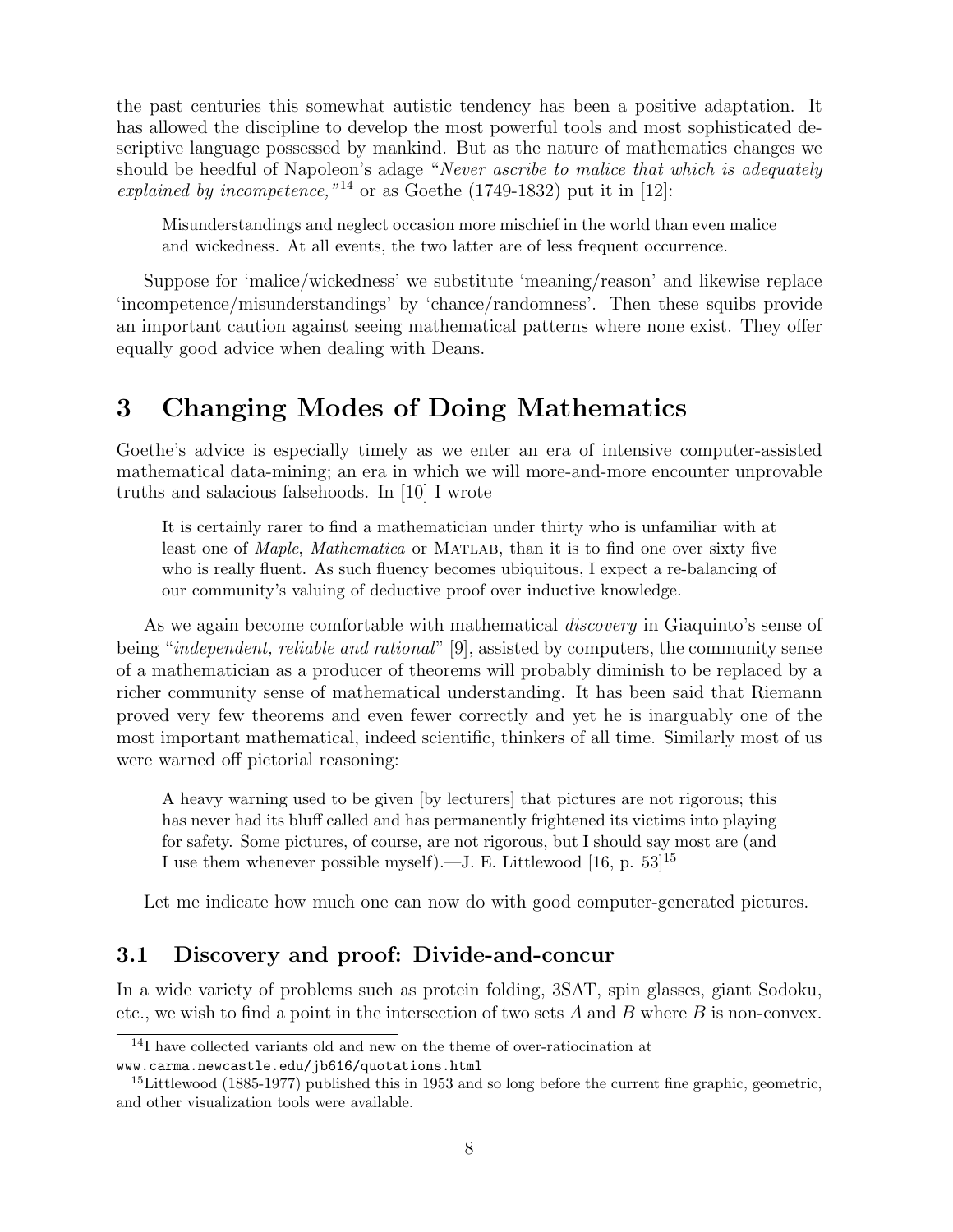The notion of "divide-and-concur" as described below often works spectacularly—much better than theory can currently explain. Let  $P_A(x)$  and  $R_A(x) := 2 P_A(x) - x$  denote respectively the projector and reflector on a set A as illustrated in Figure 1. Then "divideand-concur"<sup>16</sup> is the natural geometric iteration "reflect-reflect-average":

(1) 
$$
x_{n+1} \longrightarrow \frac{x_n + R_A(R_B(x_n))}{2}.
$$

Consider the simplest case of a line A of height  $\alpha$  and the unit circle B [2]. With  $z_n :=$  $(x_n, y_n)$  we have:

(2) 
$$
x_{n+1} := \cos \theta_n, y_{n+1} := y_n + \alpha - \sin \theta_n, \quad (\theta_n := \arg z_n).
$$

This is intended to find a point on the intersection of the unit circle and the line of height  $\alpha$  as shown in Figure 2 for  $\alpha = .94$ .



Figure 1: Reflector (interior) and Projector (boundary) of a point external to an ellipse.



Figure 2: The first three iterates of (2) in Cinderella.

<sup>&</sup>lt;sup>16</sup>This is Cornell physicist Veit Elser's slick term for the algorithm in which the reflection can be performed on separate cpu's (divide) and then averaged (concur).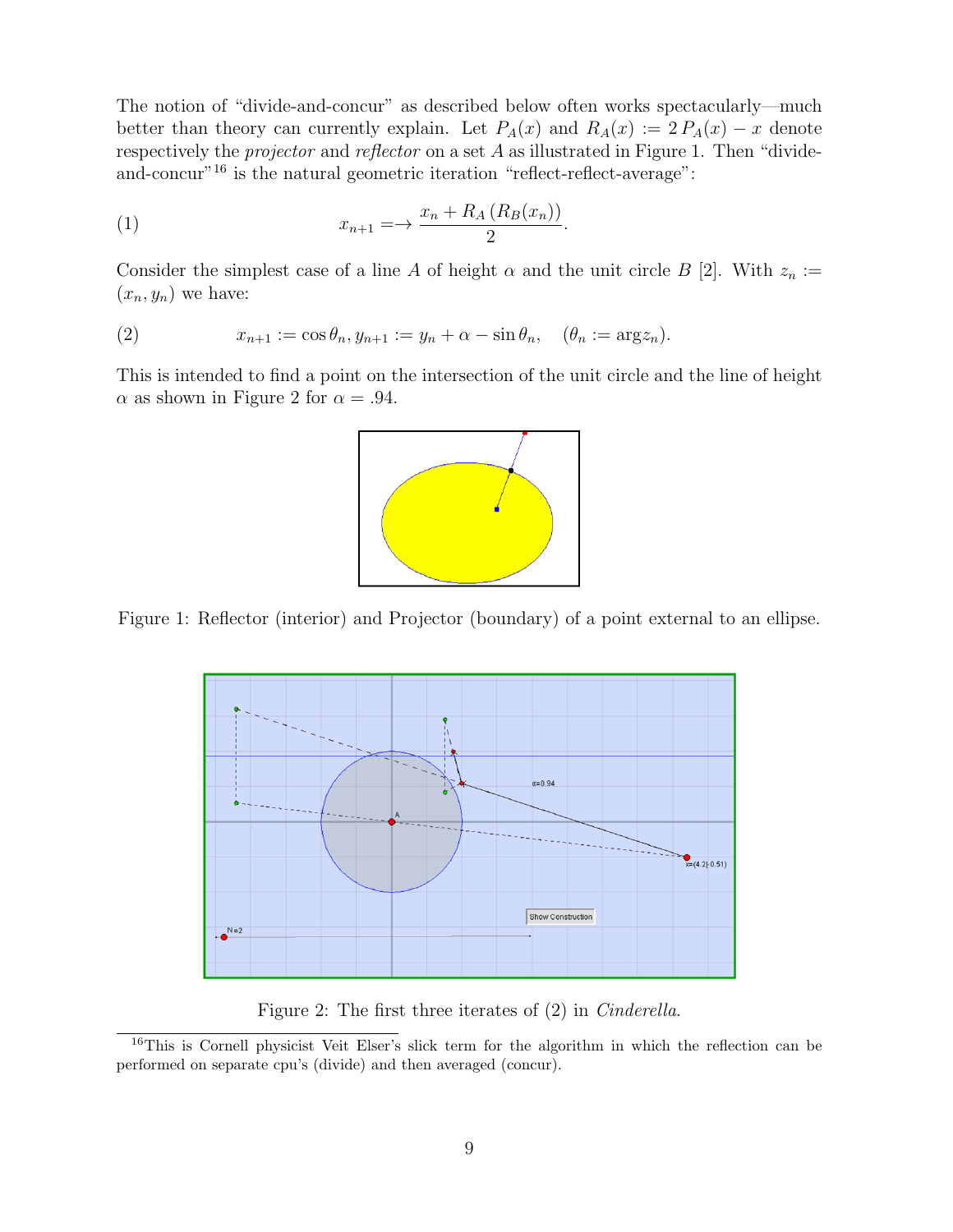

Figure 3: Snapshots of 10, 000 points after 0, 2, 7, 13, 16, 21, and 27 steps of (2).

We have also studied the analogous differential equation since asymptotic techniques for such differential equations are better developed. We decided

(3) 
$$
x'(t) = \frac{x(t)}{r(t)} - x(t) \text{ where } r(t) := \sqrt{x(t)^2 + y(t)^2}
$$

$$
y'(t) = \alpha - \frac{y(t)}{r(t)}
$$

was a reasonable counterpart to the Cartesian formulation of (2)—we have replaced the difference  $x_{n+1} - x_n$  by  $x'(t)$ , etc.—as shown in Figure 4.

Following Littlewood, I find it hard to persuade myself that the pictures in Figures 3 and 4 do not constitute a generic proof of the algorithms they display as implemented in an applet at http://users.cs.dal.ca/∼jborwein/expansion.html. In Figure 3 we see the iterates spiralling in towards the right-hand point of intersection with those closest to the y-axis lagging behind but being unremittingly reeled in to the point. Brailey Sims and I have now found a conventional proof that the behaviour is as observed [3] but we discovered all the results first graphically and were lead to the appropriate proofs by the dynamic pictures we drew.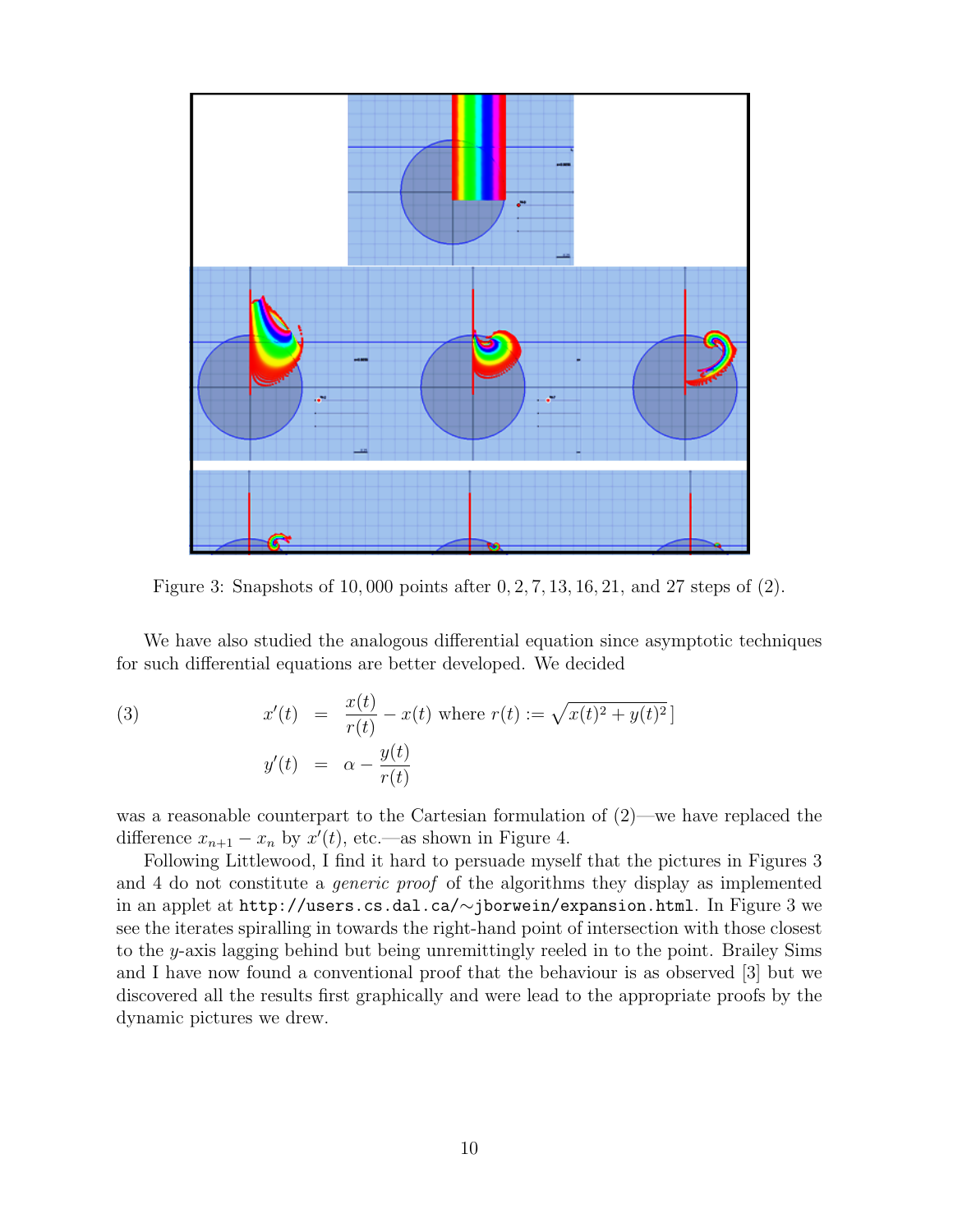

Figure 4: ODE solution and vector field for (3) with  $\alpha = 0.97$  in *Cinderella*.

# 4 The Exceptionalism of Mathematics

And me happiest when I compose poems. Love, power, the huzza of battle Are something, are much; yet a poem includes them like a pool.—Irving Layton [15, p. 189]

This is the first stanza of the Irving Layton (1912-2006) poem "The Birth of Tragedy." Explicitly named after Nietzsche's first book, Layton tussles with Apollonian and Dionysian impulses (reason versus emotion). He calls himself "A quiet madman, never far from tears" and ends "while someone from afar off blows birthday candles for the world." Layton, who was far from a recluse, is one of my favourite Canadian poets.

I often think poetry is a far better sustained metaphor for mathematics than either music or the plastic arts. I do not see poetry making such a good marriage with any other science. Like good poets, good mathematicians are often slightly autistic observers of a somewhat dysphoric universe. Both art forms at their best distill and concentrate beauty like no other and both rely on a delicate balance of form and content, semantics and syntax.

Like all academic disciplines we are (over-)sure of our own specialness.

- Mathematicians are machines for turning coffee into theorems. (Renyi)
- A gregarious mathematician is one who looks at the other person's feet when addressing them.
- Mathematics is what mathematicians do late at night.
- You want proof. I'll give you proof. (Harris)
- There are three kinds of mathematician, those who can count and those who can't.

Most of these can be—and many have been— used with a word changed here or there about statisticians, computer scientists, chemists, physicists, economists and philosophers.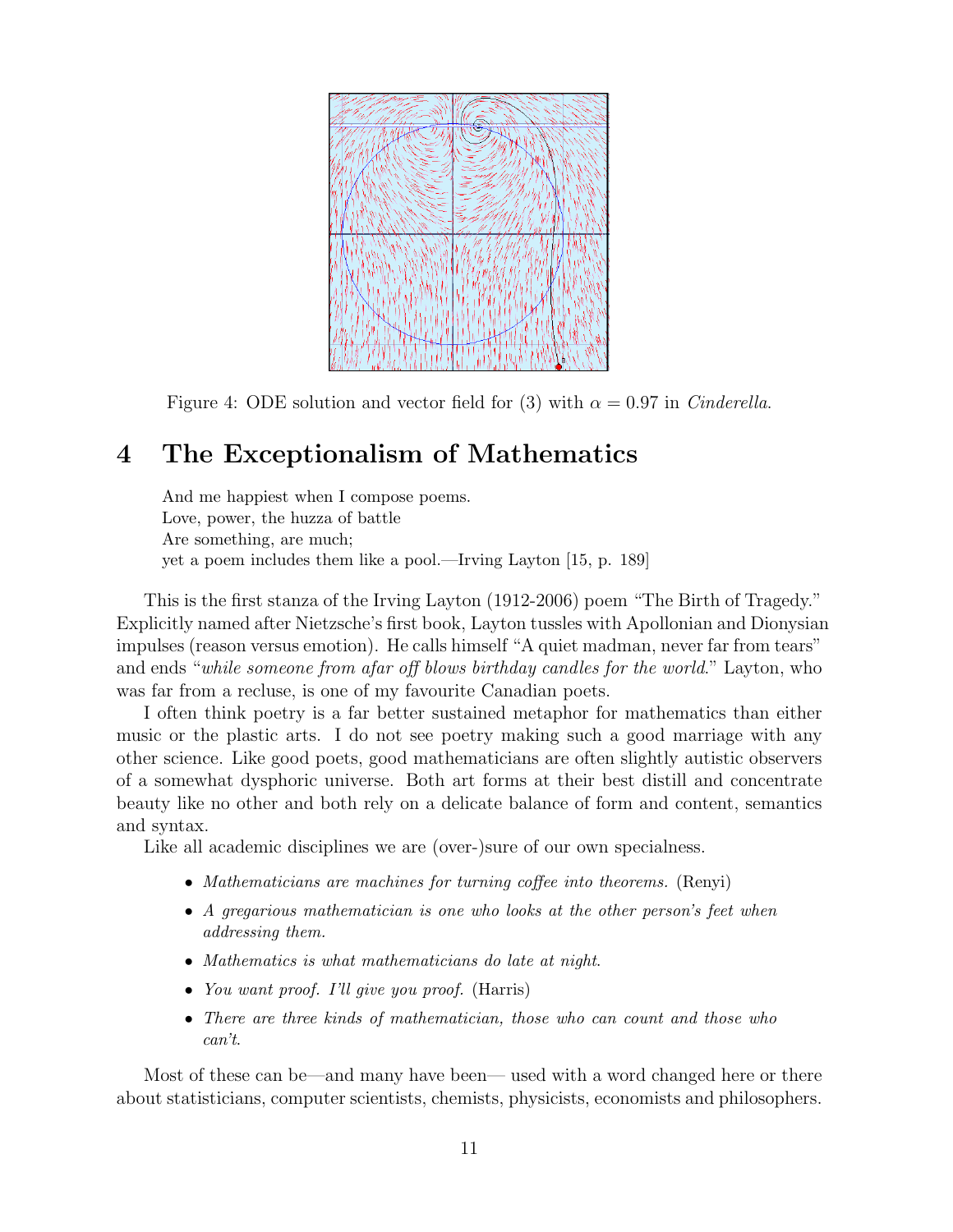For instance "There are 10 kinds of computer scientists, those who understand binary and those who don't." It is amusing to ask colleagues in other sciences for their corresponding self-identifying traits. All of the above mentioned groups except the philosophers are pretty much reductionists:

Harvard evolutionary psychologist Steven Pinker is probed on "Evolutionary Psychology and the Blank Slate." The conversation moves from the structure of the brain to adaptive explanations for music, creationism, and beyond. Stangroom asks Pinker about the accusations that biological explanations of behavior are determinist and reduce human beings to the status of automatons."..."Most people have no idea what they mean when they level the accusation of determinism," "Pinker answers. "It's a nonspecific "boo" word, intended to make something seem bad without any content.<sup>17</sup>

Steve Jones is quoted in the same article equating philosophy and pornography and while many of us, myself included, see a current need to rethink the philosophy of mathematics, Pinker and he capture much of the zeitgeist of current science including mathematics.

### 4.1 Mathematics as a science of the artificial

Pure mathematics, theoretical computer science, and various cognate disciplines are sciences of the artificial in that they study *scientifically* man-made *artificial* concepts. Mathematical experiments and data collection are clearly not taking place in the natural world. They are at best quasi-empirical and yet they subscribe fully to the scientific method. Like other sciences they are increasingly engaged in "exploratory experimentation" [1, 2]. In The Sciences of the Artificial [18, p. 16] Herb Simon compellingly wrote about reductionism:

This skyhook-skyscraper construction of science from the roof down to the yet unconstructed foundations was possible because the behaviour of the system at each level depended only on a very approximate, simplified, abstracted characterization at the level beneath.<sup>1</sup> This is lucky, else the safety of bridges and airplanes might depend on the correctness of the "Eightfold Way" of looking at elementary particles.

<sup>1</sup> "More than fifty years ago Bertrand Russell made the same point about the architecture of mathematics. See the "Preface" to Principia Mathematica "... the chief reason in favour of any theory on the principles of mathematics must always be inductive, i.e., it must lie in the fact that the theory in question allows us to deduce ordinary mathematics. In mathematics, the greatest degree of self-evidence is usually not to be found quite at the beginning, but at some later point; hence the early deductions, until they reach this point, give reason rather for believing the premises because true consequences follow from them, than for believing the consequences because they follow from the premises."

<sup>&</sup>lt;sup>17</sup>The Scientist of June 20, 2005 describing Jeremy Stangroom's interviews in What (some) scientists say, Routledge Press, 2005.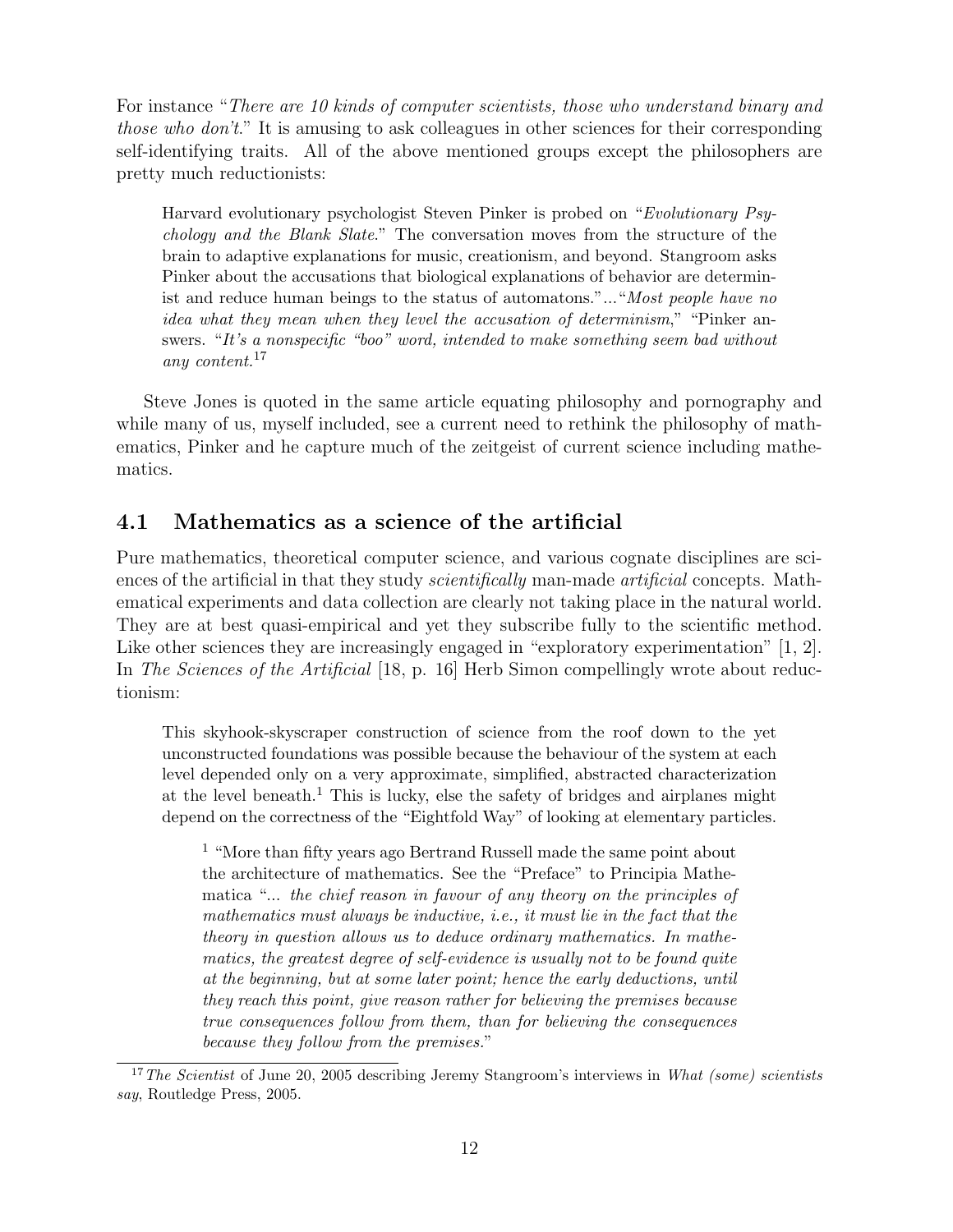Contemporary preferences for deductive formalisms frequently blind us to this important fact, which is no less true today than it was in 1910.

I love the fact that Russell the arch-deductivist so clearly describes the fundamental role of inductive reasoning within mathematics. This long-but-rewarding quote leads me to reflect that we mathematicians need more strong-minded and assured critics. I acknowledge that it is easier to challenge a speaker in history or philosophy. One may reasonably disagree in a way that is hard in mathematics.<sup>18</sup> When someone stands up in a mathematics lecture and says she can answer the speaker's hard open question, nine times out of ten the respondent has misunderstood the question or misremembered her own prior work. We do, however, need to develop a culture which encourages spirited debate of such matters as how best to situate our subject within the academy, how important certain areas and approaches are, how to balance research and scholarship, and so on. Moreover, fear and lack of mutual respect for another's discipline makes it hard to venture outside one's own niche. For instance, many physicists fear mathematicians who, in turn, are often most uncomfortable or dismissive of informal reasoning and of 'physical or economic intuition.'

#### 4.2 Pure versus applied mathematics

Mathematics is at once both a set of indispensable tools and a self-motivating discipline; a mind-set and a way of thinking. In consequence there are many research mathematicians working outside mathematics departments and a smaller but still considerable number of non-mathematicians working within. What are the consequences? First, it is no longer possible to assume that all of one's colleagues could in principle—if not with enthusiasm or insight—teach all the mathematics courses in the first two years of the university syllabus. This pushes us in the direction of other disciplines like history or biology in which teaching has always been tightly coupled with core research competence.

At a more fundamental level, I see the discipline boundary as being best determined by answering the question as to whether the mathematics at issue is worth doing in its own right. If the answer is "yes", then it is 'pure'<sup>19</sup> mathematics and belongs in the discipline; if not then, however useful or important the outcome, it does not fit. The later would, for example, be the case of a lot of applied operations research, a good deal of numerical modeling and scientific computation, and most of statistics. All significant mathematics should be nourished within mathematics departments, but there are many important and useful applications that do not by that measure belong.

## 5 How to Become a Grownup Science

As Darwin [7] ruefully realized rather late in life, we mathematicians have a lot to offer:

<sup>18</sup>Some years ago I persuaded Amazon to remove several unsubstantiated assertions about "errors on every page" in one of my books—by a digital groupy turned stalker—from their website after I pointed out that while one could have an opinion that a Cormac McCarthy novel was dull but assertions of factual error were subject to test.

<sup>19</sup>Which may well be highly applicable.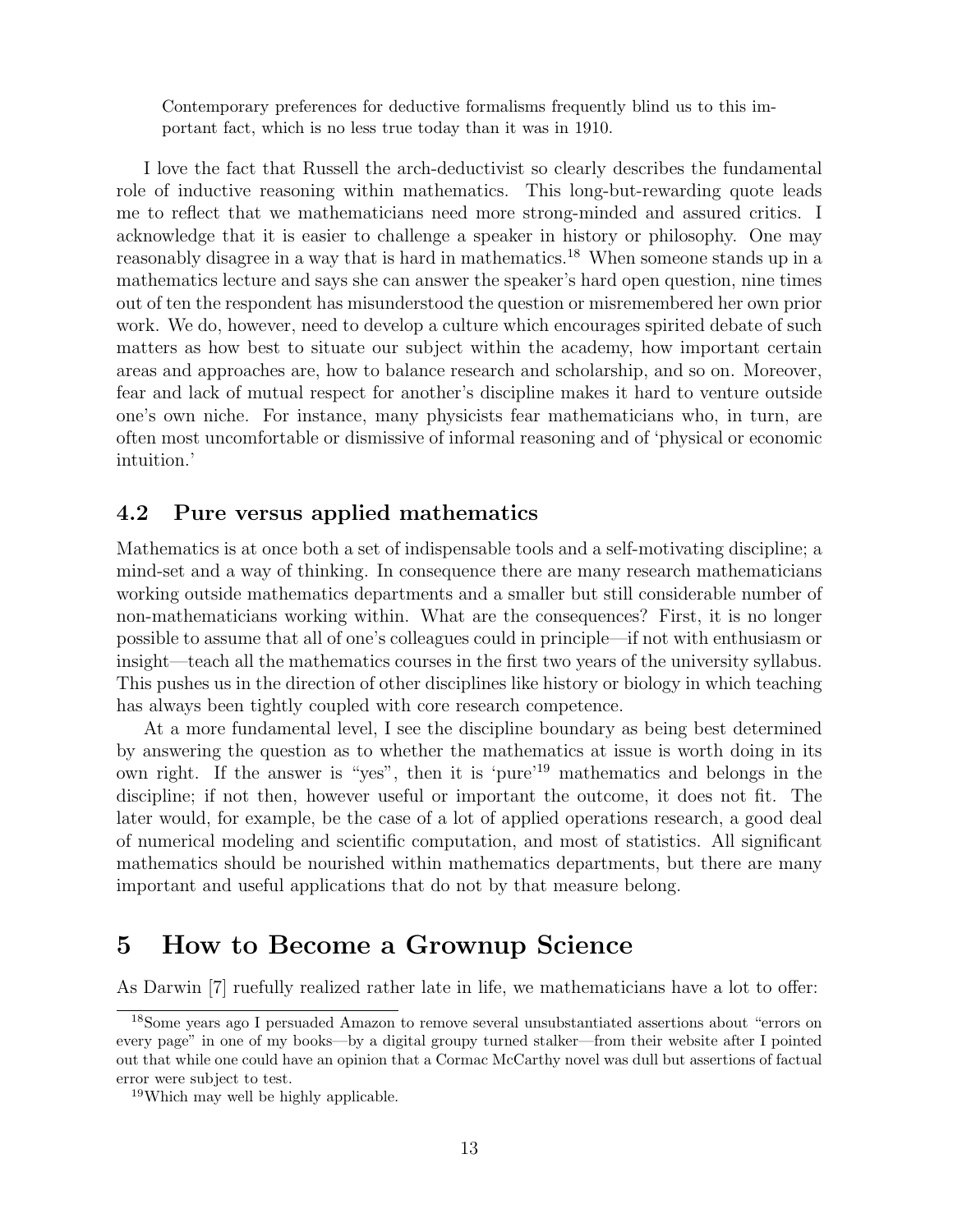During the three years which I spent at Cambridge my time was wasted, as far as the academical studies were concerned, as completely as at Edinburgh and at school. I attempted mathematics, and even went during the summer of 1828 with a private tutor (a very dull man) to Barmouth, but I got on very slowly. The work was repugnant to me, chiefly from my not being able to see any meaning in the early steps in algebra. This impatience was very foolish, and in after years I have deeply regretted that I did not proceed far enough at least to understand something of the great leading principles of mathematics, for men thus endowed seem to have an extra sense.—Charles Darwin

We also have a lot to catch up with. We have too few accolades compared to other sciences: prize lectures, medals, fellowships and the like. We are insufficiently adept at boosting our own cases for tenure, for promotion or for prizes. We are frequently too honest in reference letters. We are often disgracefully terse—unaware of the need to make obvious to others what is for us blindingly obvious. I have seen a Fields medalist recommend a talented colleague for promotion with the one line letter "Anne has done some quite interesting work." Leaving aside the ambiguity of the use of the word "quite" when sent by a European currently based in the United States to a North American promotion committee, this summary is pretty lame when compared to a three page letter for an astrophysicist or chemist—that almost always tells you the candidate is the top whatever-it-is in the field. A little more immodesty in promoting our successes is in order.

I'm not encouraging dishonesty, but it is necessary to understand the ground rules of the enterprise and to make some attempt to adjust to them. When a good candidate for a Rhodes Scholarship turns up at ones office, it should be obvious that a pro forma scrawled note

Johnny is really smart and got an 'A+' in my advanced algebraic number theory class. You should give him a Rhodes scholarship.

is inadequate. Sadly, the only letters of that kind that I've seen in Rhodes scholarship dossiers have come from mathematicians.

I am a mathematician rather than a computational scientist or a computer scientist primarily because I savour the structures and curiosities (including spandrels and exaptations in Gould's words) of mathematics. I am never satisfied with my first proof of a result and until I have found limiting counter-examples and adequate corollaries will continue to worry at it. I like attractive generalizations on their own merits. Very often it is the unexpected and unintended consequences of a mathematical argument that when teased out provides the real breakthrough. Such often leads eventually to tangible and dramatic physical consequences: take quantum mechanical tunneling.

A few years ago I had finished a fine piece of work with a frequent collaborator who is a quantum field theorist—and a man of great insight and mathematical power. We had met success by introducing a sixth-root of unity into our considerations. I mooted looking at higher-order analogues. The reply came back "God in her wisdom is happy to build the universe with sixth-roots. You, a mathematician, can look for generalizations if you wish."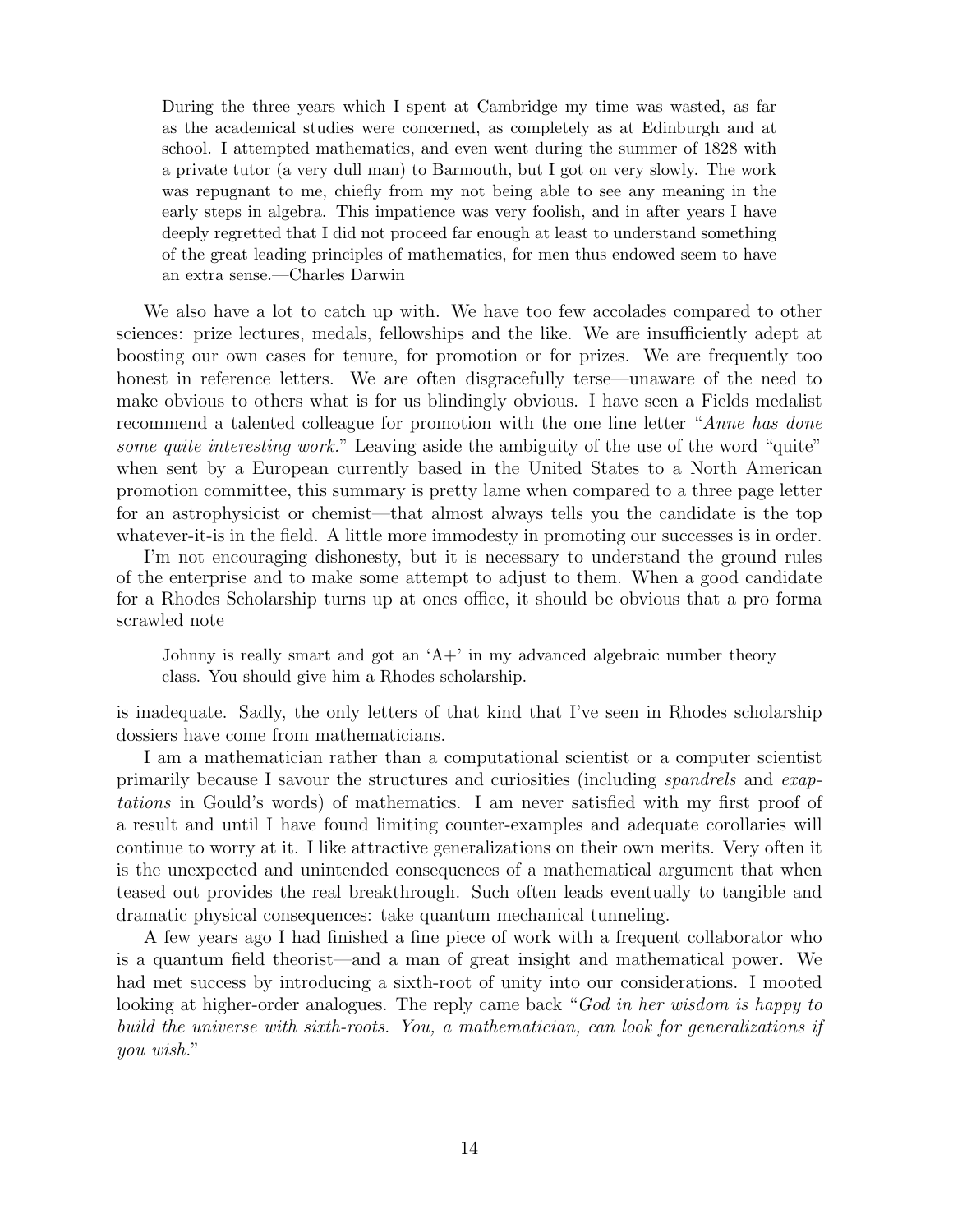## 6 Conclusion

I became a mathematician largely because mathematics satisfied four criteria. (i) I found it reasonably easy; (ii) I liked understanding or working out how things function; but (iii) I was not much good with my hands and had limited physical intuition; (iv) I really disliked pipettes but I wanted to be a scientist. That left mathematics. Artificial yes, somewhat introspective yes, but informed by many disciplines and clearly an important science.

I have had several students whom I can not imagine following any other life path but I was not one of those. I would I imagine have been happily fulfilled in various careers of the mind; say as an historian or an academic lawyer. But I became a mathematician. It has been and continues to be a pretty wonderful life.

## References

- [1] Jonathan M. Borwein. "Exploratory Experimentation," column in "Maths Matters," Australian Mathematical Society Gazette. 36 (2009), 166–175.
- [2] J. M. Borwein. "Exploratory Experimentation: Digitally-assisted Discovery and Proof." Chapter in *ICMI Study 19: On Proof and Proving in Mathematics Educa*tion. In press, 2010.
- [3] Jonathan Borwein and Brailey Sims. "The Douglas-Rachford algorithm in the absence of convexity." Submitted, Fixed-Point Algorithms for Inverse Problems in Science and Engineering, to appear in Springer Optimization and Its Applications, November 2009.
- [4] Peter B. Borwein and Peter Liljedahl and Helen Zhai. Creativity and Mathematics. MAA Spectrum Books. In Press, 2010.
- [5] Richard C. Brown. Are Science and Mathematics Socially Constructed? World Scientific, 2009.
- [6] Mihalyy Csikszentmihalyi, Creativity: Flow and the Psychology of Discovery and Invention. Harper Collins, 1997.
- [7] Charles Darwin, Autobiography of Charles Darwin. Available at http://infomotions.com/etexts/gutenberg/dirs/etext99/adrwn10.htm .
- [8] John Fauvel, Raymond Flood, and Robin Wilson (Eds.). Oxford Figures. 800 Years of the Mathematical Sciences. Oxford University Press, 1999.
- [9] Marco Giaquinto. Visual Thinking in Mathematics. An Epistemological Study. Oxford Univ. Press, 2007.
- [10] Bonnie Gold and Roger Simons. Proof and Other Dilemmas. MAA Spectrum Books, 2008.